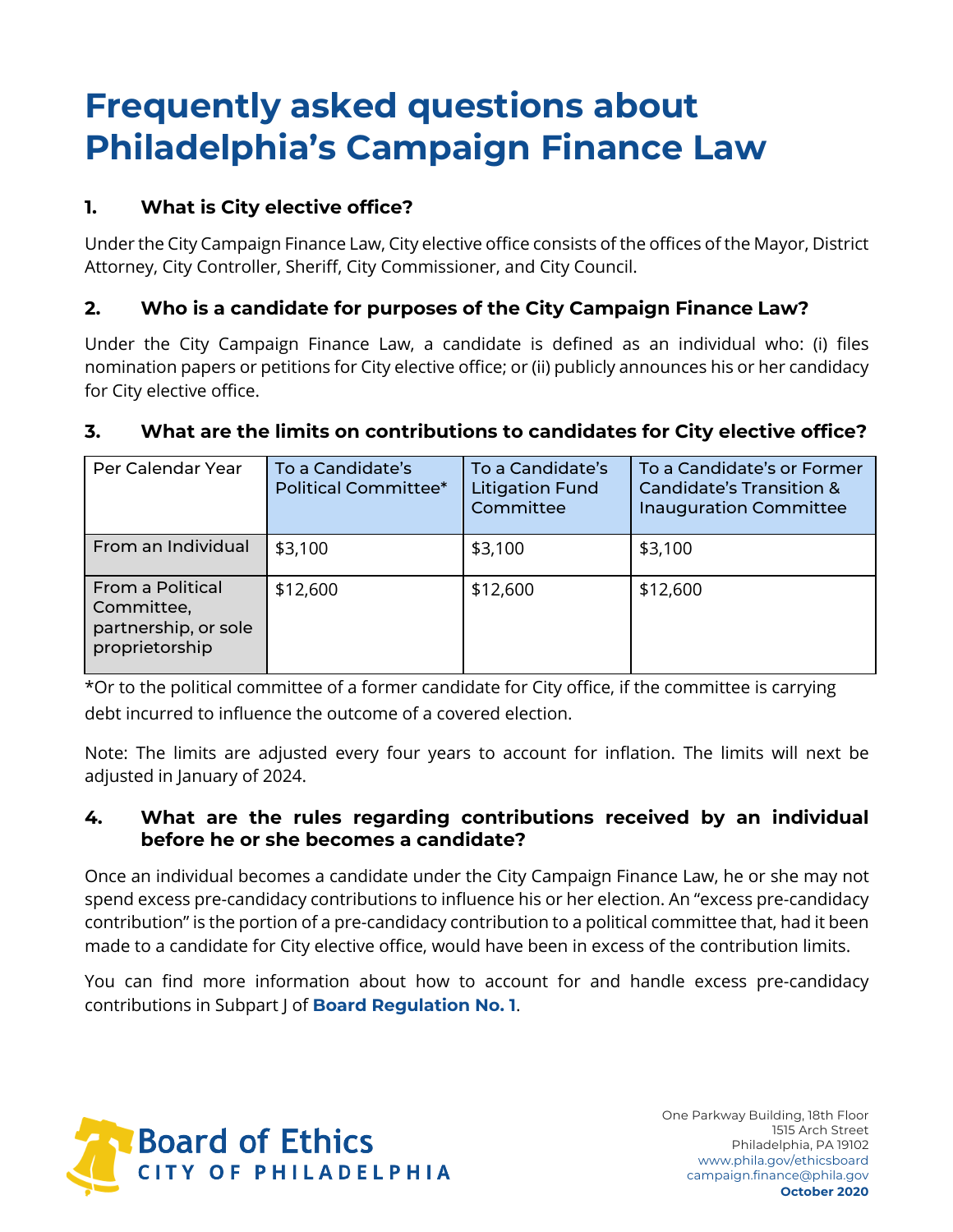### **5. How should a campaign handle checks made from joint checking accounts?**

A contribution check from a joint checking account is attributable to the joint account holder who signs the check. If both account holders sign the check, the contribution is apportioned evenly between them.

**Example 1:** District Attorney Candidate A receives a check from the joint account of John and Jane Smith. The check is for \$1,000 and is signed by both John and Jane. John and Jane have each made a contribution of \$500 to Candidate A.

**Example 2:** Controller Candidate A receives a check from the joint account of John and Jane Smith. The check is for \$1,000 and is only signed by John. Because only John signed the check, he has made a contribution of \$1,000 to Candidate A.

### **6. Is there a limit on the amount that a candidate may spend from his or her personal resources on his or her campaign?**

No. Note, however, that if a candidate contributes \$250,000 or more of his or her own personal resources to his or her own campaign, the contribution limits for all candidates for that City elective office double. The limits do not double for contributions to a candidate's litigation fund committee or transition and inauguration committee.

# **7. When is a contribution received by a candidate's campaign?**

A contribution is considered received on the date of its acceptance. As a general rule, the date of acceptance of a contribution is the date that the contribution comes into the possession of a candidate's campaign.

**Mailbox:** If a contribution is delivered to a mailbox, the date that the contribution is accepted is the date on which the candidate's campaign finds the contribution in the mailbox.

**Credit Card:** If a contribution is made by credit card through a website, the date that the contribution is accepted is the date on which the contributor submits his or her credit card information on the website.

# **8. Who must file campaign finance reports with the Board of Ethics?**

- Candidates for City elective office.
- Political committees that make direct or in-kind contributions to Candidates for City elective office.
- Political committees or other persons that make expenditures to influence a City election.

Due dates for reports and more information about when a particular person needs to file can be found **here**.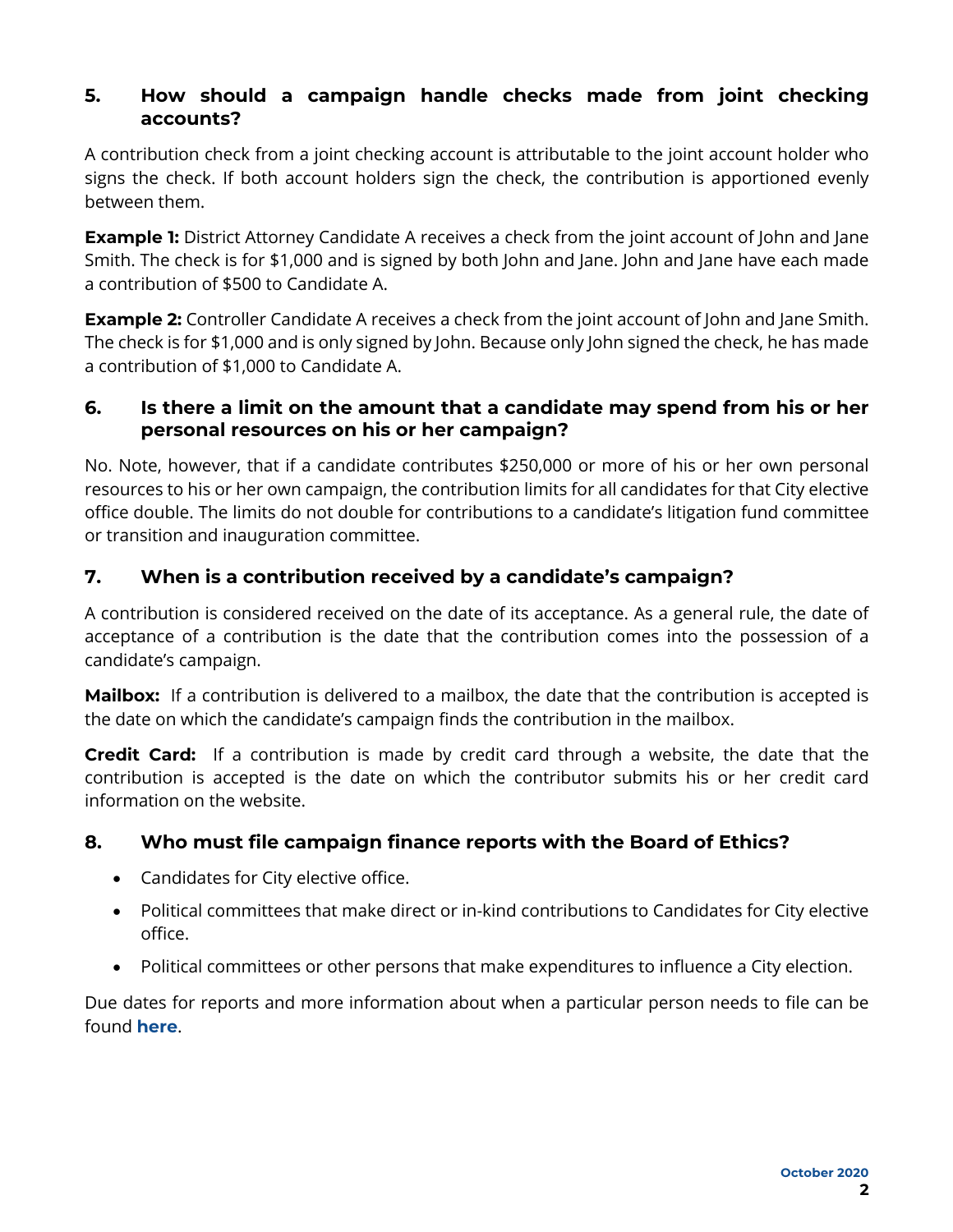# **9. What is an expenditure to influence a City covered election?**

- Any direct contribution to a candidate for City elective office;
- Any expenditure that is coordinated with a candidate for City elective office and is therefore an in-kind contribution to the candidate;
- Any independent expenditure promoting or opposing a candidate for City elective office; or
- Any expenditure for a publicly-distributed electioneering communication, which is any broadcast, cable, radio, print, Internet, or satellite communication that: (a) promotes, attacks, supports, or opposes a candidate; or (b) within 50 days of a covered election, names, refers to, includes, or depicts a candidate in that covered election.

### **10. How do I file campaign finance reports?**

All filings with the Board of Ethics must be submitted electronically.

In order to file a report electronically with the Board of Ethics, a person must set up a filing account by going to this link: **https://apps.phila.gov/campaign-finance/auth/**.

You can use the system to simultaneously file with the Board and the City Commissioners. If you need to file with the Department of State, you can either print out a paper copy of the report or export the report into text files for electronic submission.

Filing a campaign finance report with the Board of Ethics does not satisfy the requirement under the Pennsylvania Election Code to file reports with the City Commissioners or the Pennsylvania Department of State. For questions about the Pennsylvania Election Code, please call either the City Commissioners at 215-686-3469 or the Department of State at 717-787-1512.

#### **11. What information does a person include in a campaign finance report filed with the Board?**

Most reports filed with the Board require the filer to disclose any contributions received, expenditures made, and debts incurred or existing during the reporting period.

If a filer's aggregate receipts, expenditures, or liabilities did not exceed \$250 for a filing cycle, the filer may submit a campaign finance statement rather than a full campaign finance report.

A 24 hour report filed by a **candidate committee** should only disclose contributions that total \$500 or more from a single source. A 24 hour report filed by a **political committee** or other person should only disclose independent expenditures that total \$500 or more, or debts incurred for such expenditures.

#### **12. Are judicial candidates required to file campaign finance reports with the Board of Ethics?**

In general, judicial candidates are not required to file campaign finance reports with the Board of Ethics. A judicial candidate committee, however, must electronically file a campaign finance report with the Board of Ethics for any reporting cycle in which the committee makes an expenditure or incurs debt to influence a City election, which includes contributions made to a candidate for City elective office. The reporting cycles and due dates are available **here**.